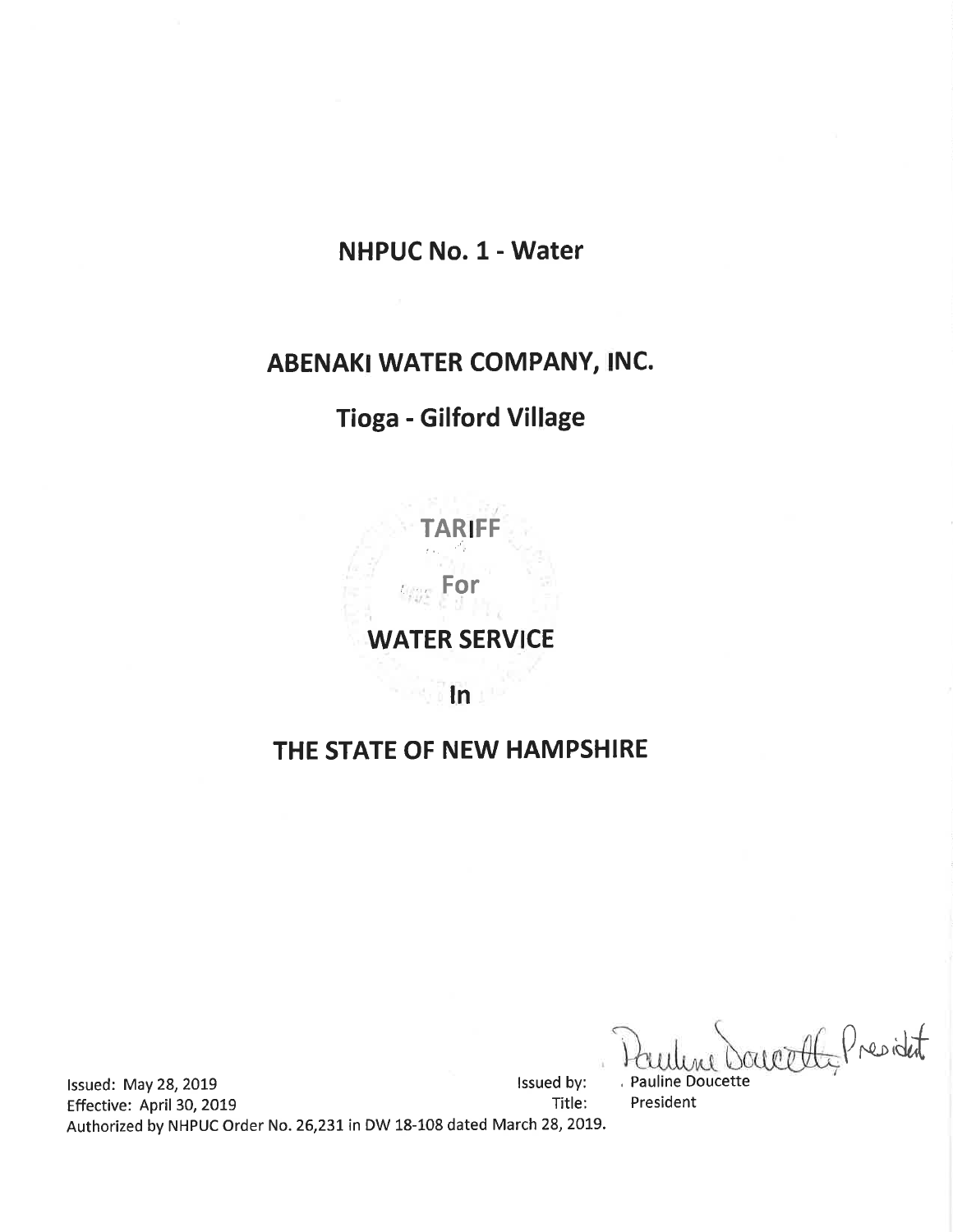NHPUC NO. 1- WATER Abenaki Water Company, lnc. Tioga - Gilford Village

# TABLE OF CONTENTS

| <b>Service Area</b>                          | $\mathbf{1}$            |
|----------------------------------------------|-------------------------|
| <b>Terms and Conditions</b>                  |                         |
| <b>Service Extensions</b>                    | $\mathbf{1}$            |
| <b>Applications for service</b>              | $\mathbf{1}$            |
| <b>Service Pipe</b>                          | $\overline{2}$          |
| <b>Pipes and Fixtures</b>                    | $\overline{2}$          |
| <b>Use of Water</b>                          | $\overline{2}$          |
| <b>Restricted Use</b>                        | $\overline{\mathbf{2}}$ |
| <b>Stoppage and Damage</b>                   | $\overline{2}$          |
| <b>Billing</b>                               | $\overline{2}$          |
| <b>Deposit</b>                               | $\overline{2}$          |
| <b>Connection and Reconnection</b>           | $\overline{\mathbf{3}}$ |
| <b>Disconnection</b>                         | 3                       |
| <b>Meters</b>                                | $\overline{\mathbf{3}}$ |
| General Service - Metered Rate Schedule "GM" | 5                       |

Pauline Doucette President lssued: May 28, 2019<br>Effective: April 30, 2019 **later and Solution Control** issued by:<br>Title: Effective: April 30, 2019 Authorized by NHPUC Order No. 26,231 in DW 18-108 dated March 28, 2019.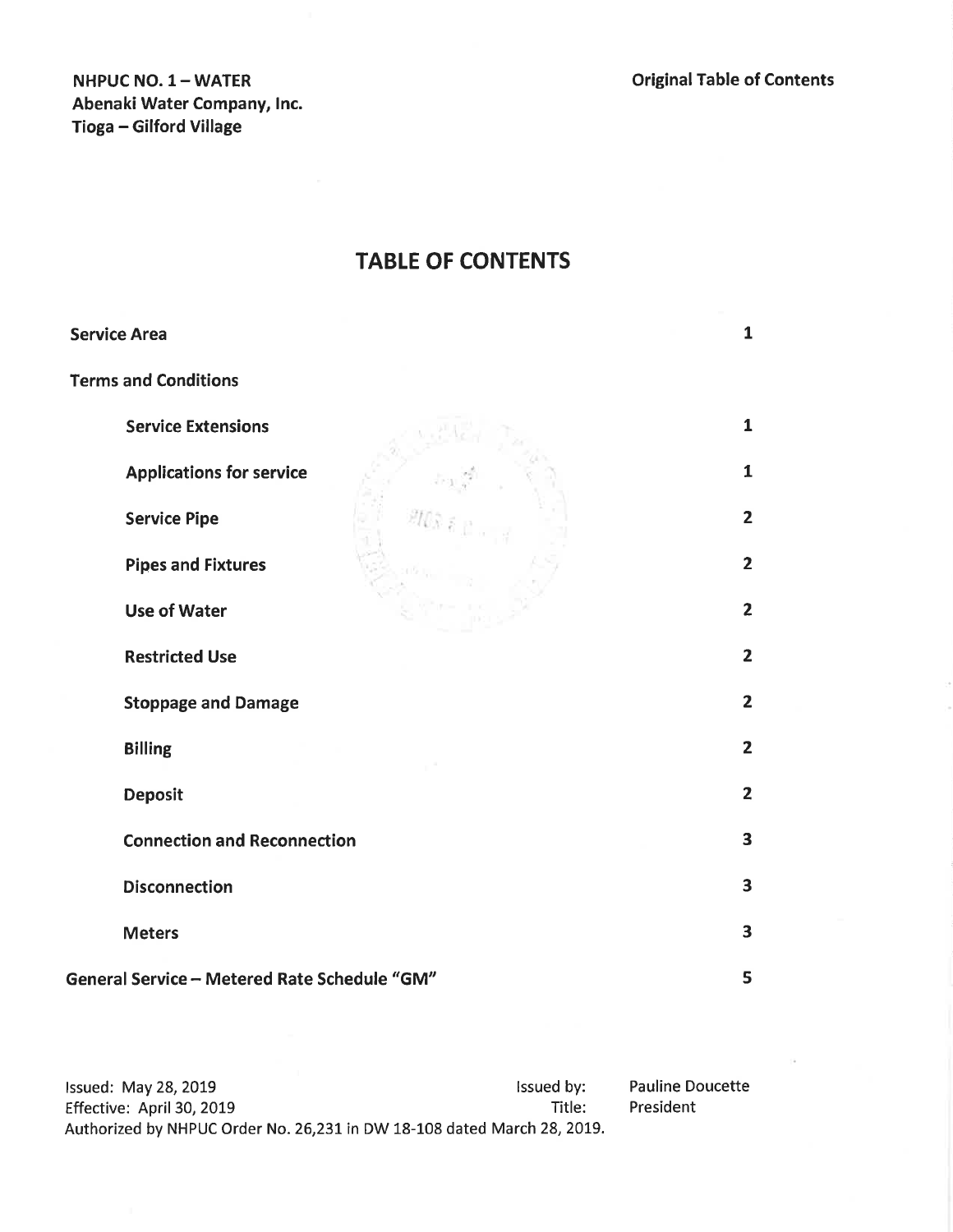# **TEMPORARY** GENERAL SERVICE- METERED

Rate Schedule - "GM"

## **AVAILABILITY:**

This schedule is available to all metered water service in the franchise area.

### **CHARACTER OF SERVICE:**

Water will be furnished and maintained at the normal operating pressure of not less than 20 psi nor more than 125 psi at the service connection.

### **RATES-MONTHLY**

| Fixed Monthly Charge:      | \$11.99per unit       |
|----------------------------|-----------------------|
| <b>Consumption Charge:</b> | \$0.005467 per gallon |

### **TERMS OR PAYMENT:**

Bills under this rate schedule are net, will be rendered monthly. The bills are due and payable upon presentation. If payment is not made within 30 days from the postmarked date, disconnect action may be taken in accordance with regulations of PUC 1203.11. If a check is returned to the Company, the charge shall be no less than \$5.00 or the Company's cost to recovery.

Issued: June 11, 2021 **Issued by:** Network Bassued by: **Robert Gallo** 

Effective: January 1, 2021 Title: President

Authorized by NHPUC Order No. 26,482 in DW 20-112 dated May 18, 2021.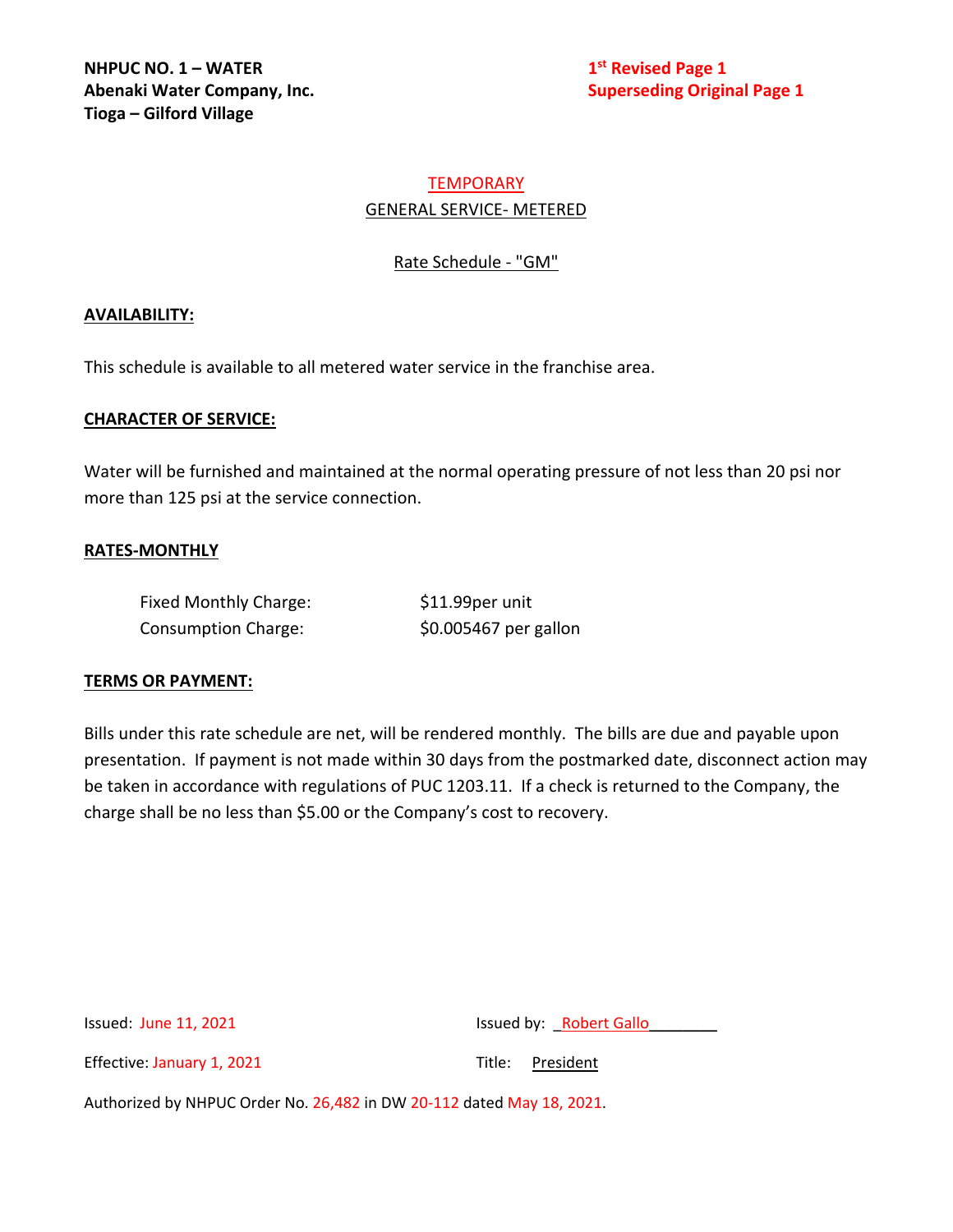### 3. Service Pipe:

The utility will install and maintain the service pipe from the main to the property line. Each customer will provide and maintain the service pipe from the property line, and will install <sup>a</sup> stop and waste valve easily accessible and located inside the service entrance. Such installations shall be made in a manner, and of material approved by the utility.

#### 4, Pipes and Fixtures:

All piping and fixtures of the customer shall be maintained by the customer in good repair free from leaks and protected against freezing. When it becomes necessary to thaw a frozen service pipe and it cannot be determined where it is frozen, and the utility, at the customer request, undertakes to thaw the same, one half of the cost thereof shall be paid by the customer.

#### 5. Use of Water:

All persons shall avoid unnecessary waste water. They shall not allow water to run to prevent freezing or longer than necessary for proper use. The company shall determine what constitutes waste or improper use and will restrict the same when necessary.

#### 6. Restricted Use:

When necessary to conserve supply, the company may restrict or prohibit the use of a hand hose, and lawn sprinklers. For any violation of the restricted use clause, the company reserves the right to disconnect the service, without notice, to customer and may charge a reconnection fee of \$40.00 Such restricted use notice will be filed with the commission.

altın y

#### 7. Stoppage and Damage:

The water may be shut off for repairs or construction by a representative of the utility, in which case reasonable endeavor will be made to notify the customers affected. The utility shall not be responsible for any damage caused by periodic cleaning of pipes, opening or closing of valve or any other cause due to no lack of reasonable care on the part of the utility.

#### 8. Billing:

Bills will be rendered periodically in accordance with the "Terms of Payment" specified in the rate schedule and are due and payable upon presentation.

#### 9. Deposit:

The utility reserves the right to require a deposit in accordance with PUC 1203.03

lssued: May28,20t9 lssued by: Pauline Doucette Effective: April 30, 2019 **The State State State State State State State State State State State State State State State State State State State State State State State State State State State State State State State State** Authorized by NHPUC Order No. 26,231 in DW 18-108 dated March 28, 2019.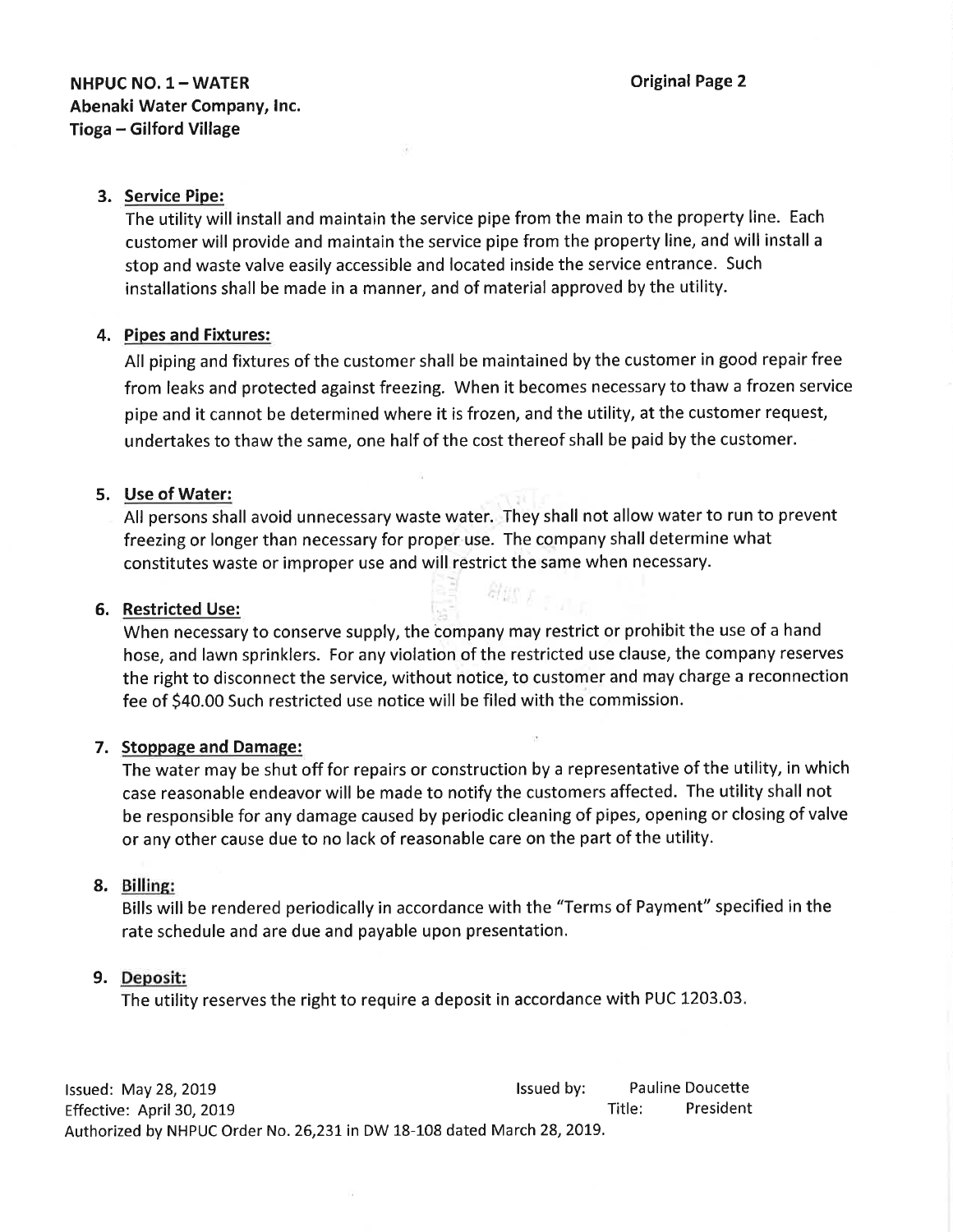## 10. Connection and Reconnection:

A.) A charge of \$40.00 shall be made for turning water on or off at the customer's requests. The charges shall be 580.00 if requested after regular working hours.

B.) lf a bill for service is unpaid and no arrangements for payment are made 30 days after it has been rendered, the utility reserves the right to disconnect the service after 12 days written notice to the customer in accordance with PUC 1203.11. Reconnections will not be made until all previous charges for wåter have been paid, plus the reconnection fee of S4O.OO.

#### 11. Disconnection:

A.) Service may be disconnected for nonpayment of a bill subject to the regulations of the Public Utilities Commission and;

B.) Service may be disconnected without notice for any of the following reasons and in accordance with PUC 1203.11:

- 1. Willful waste of water
- 2. Tampering with Company property
- 3. Vacancy of the premises
- 4. Cross-connecting the Company's service with any other supply source
- 5. Violation of restricted use rules properly made by the water company

#### 12. Meters:

A.) All customers shall be metered and an individual meter shall be required for each premises and for each separate service connection where practicable.

B.) All meters will be furnished by and remain the property of the Company, which reserves the right to stipulate the size, type and make of meter to be used, as well as the location of the setting.

C.) When possible, the meter will be set in the basement in a convenient place to control the entire supply. Where this is impossible or impracticable, it may be set at the property line or at some other location designated by the Company. All expense in connection with the proper housing shall be borne by the customer.

D.) All meters shall be maintained by and at the expense of the Company in so far as ordinary wear and tear are concerned, but the customer will be held responsible for damage as a result of freezing, hot water, or other external causes. When such damage occurs, the Company will

| Issued: May 28, 2019                                                    | Issued by: |        | <b>Pauline Doucette</b> |
|-------------------------------------------------------------------------|------------|--------|-------------------------|
| Effective: April 30, 2019                                               |            | Title: | President               |
| Authorized by NHPUC Order No. 26,231 in DW 18-108 dated March 28, 2019. |            |        |                         |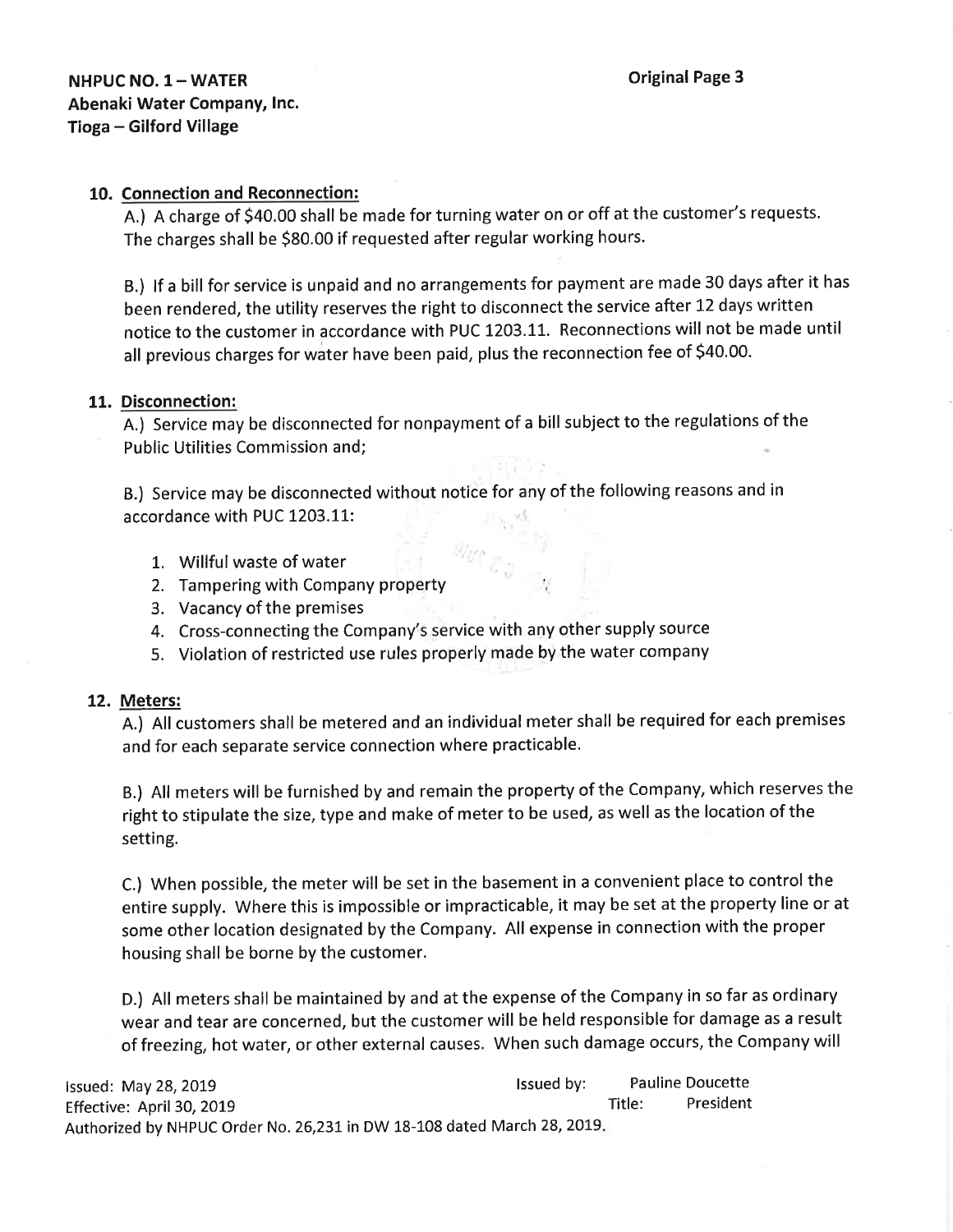## NHPUC NO.  $1 - WATER$ Abenaki Water Company, lnc. Tioga - Gilford Village

furnish and set another meter to replace the one frozen or otherwise damaged, and the cost of such repairs including replaced parts, labor, and transportation charges as are necessary shall be paid for by the customer.

E.) The quantity recorded by the meter shall be taken to be the amount of water passing through the meter, which amount shall be accepted as conclusive by both the customer and the Company, except when the meter has been found to be registering inaccurately, or has ceased to register. ln such cases, the quantity may be determined by the average registration of the meter in a corresponding past period when in order, by the average registration of the new meter, which ever method is representative in the opinion of the Company of the conditions existing during the period in question.

F.) The Company reserves the right to remove and to test any meter at anytime and to substitute another meter in its place. ln the case of a disputed account involving the question as to the accuracy of the meter, such meter will be tested by the Company upon request of the applicant. The fee for testing such meters will be \$40.00 and payable in advance of the test.

G.) ln the event that the meter so tested is found to have an error in registration in excess of three percent (3%) at any rate of flow within normal test flow limits to prejudice of the customer, the fee advanced for testing will be refunded and the current bill rendered, based on the last reading of such meter. This correction shall apply to both over and under registration.

H.) The customer shall permit no one, not an agent'of the Company, to remove, inspect, or tamper with the meter or other property of the Company on his/her premises. The customer shall notify the Company, as soon as it comes to his/her knowledge, of any injury to, or cessation in registration of the meter.

lssued: May 28, 2019 lssued by: Effective: April 30, 2019 Authorized by NHPUC Order No. 26,231 in DW 18-108 dated March 28, 2019. Pauline Doucette Title: President